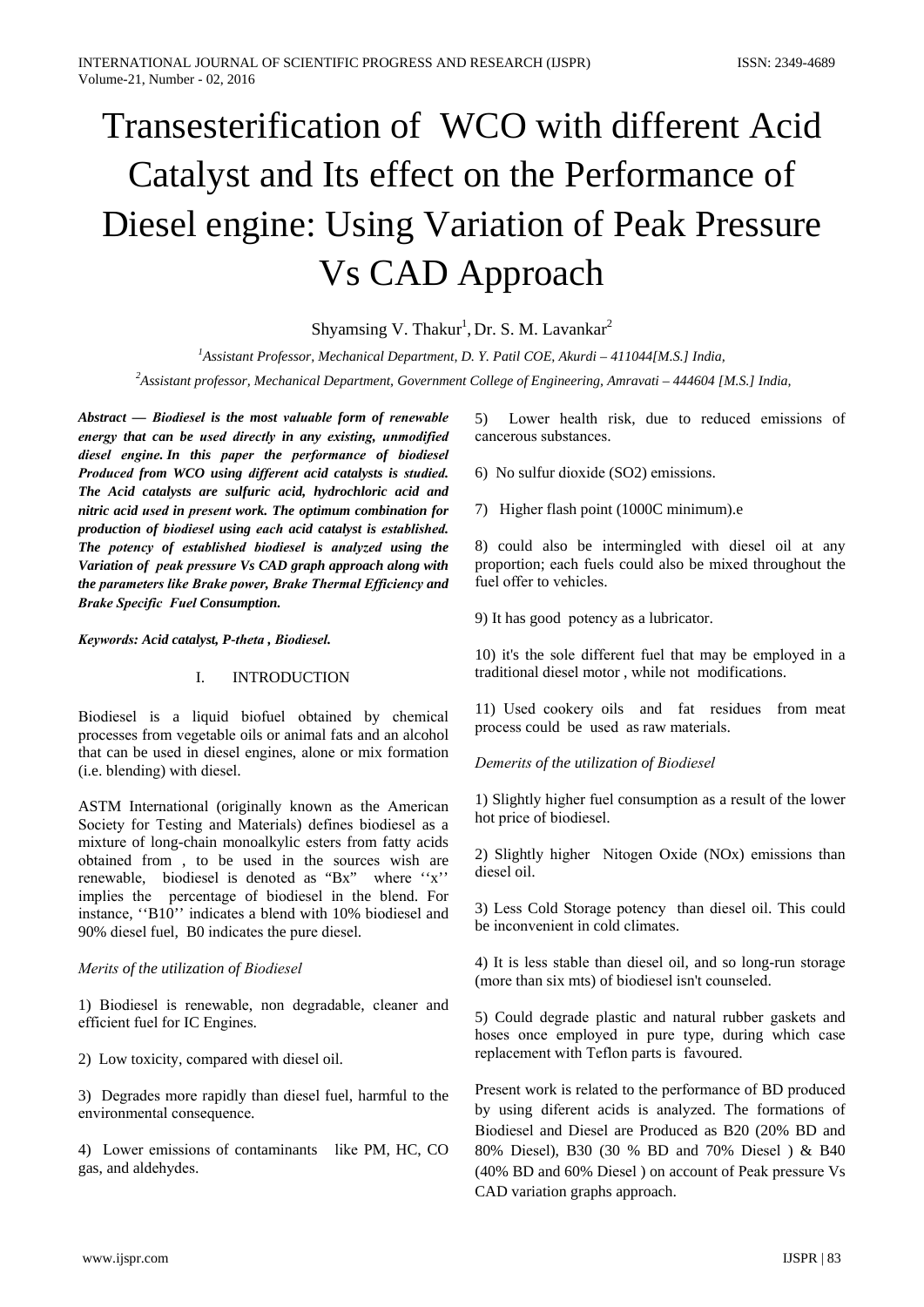#### II. SYSTEM MODEL: BIODIESEL  $\Pi$ PRODUCTION & PROCESSING

# A) Transesterification of Waste Coocking Oil

All the chemical used are of Analytical Reagent (AR) quality which includes use of conc.hydrocloric acid (HCL), conc.nitric acids (HNO3), conc.sulphuric acids  $(H2SO4).$ 

-Initially the raw waste coocking oil is heated upto 600 C which improves the reactivity of oil and gives better results.

-Then the oil is pretreated to reduce FFA content by treating it one by one with strong Acids e.g. HCL, HNO3, H2SO4 etc these solution is heated and stirred vigoursly at constant temperature of 700 C for 60 minutes for maintaining the constant temperature water bath is used and mechanical stirer used for stiring.

-Then the PH of pretreated oil is check which is must be 6 to 7 if it is not then the heating time of solution is extended. The PH is checked by PH analyser by simply inserting its probes in solution The digital meter gives the reading of PH. Pretreated oil is ready to use now.

- TAN is checked should be less than 1 mg/gm of pretreated oil.

-The Centrifuging machine is used to remove the FFA from raw oil the centrifuging machine is operated at 5200 RPM for 20 Minutes. The FFA level formed at upper portion which can easily remove. These is pioneering step for researchers working on biodiesels. The lower portion can now be used for biodiesel production.

-Sodium Hydroxide pallets is added in Methanol and stirred vigoursly for some time to form sodium Methoxide The Magnetic Rotor Machine is used for these purpose in which magnetic rotor is dipped in methanol contained beaker the machine frequently changes magnetic field which tends to rotate the magnetic rotor which then stirred the mixture vigoursly.

|  | TABLE I. Properties of Diesel & Biodiesel Fuels. |
|--|--------------------------------------------------|
|--|--------------------------------------------------|

| <b>S.N.</b>    | <b>Properties</b>             | <b>Diesel</b> | <b>B1</b> | B2   | B <sub>3</sub> |
|----------------|-------------------------------|---------------|-----------|------|----------------|
|                | Density<br>$(Kg/m^3)$         | 823           | 845       | 850  | 863            |
| $\overline{2}$ | Calorific<br>value<br>(MJ/kg) | 43            | 40.9      | 40.3 | 38.52          |

| 3 | Viscosity<br>@40°C<br>(cst)  | 3.9   | 5.2   | 5.78   | 4.99  |
|---|------------------------------|-------|-------|--------|-------|
| 4 | Flash<br>point $(^{\circ}C)$ | 72    | 120   | 130    | 135   |
| 5 | Fire Point                   | 78    | 126   | 137    | 141   |
| 6 | <b>TAN</b>                   | 0.175 | 0.335 | 0.3585 | 0.451 |

- These produced Sodium Methoxide is treated with Pretreated oil which having less FFA contents e.g.by alkali catalysis method at constant temperature of 600 C and stirred vigoursly in water bath by mechanical stirrer. Generally the biodiesel formation starts from first 20 min the biodiesel samples taken for testing after each five min onwords to analysed the properties to check quality and meet ASTM fuel Requirements .Then the best samples are choosen on the basis of properties obtained through impirical analysis.

-The Centifuging machine used finnaly to remove glycerin and if any catalysts.impurity and foreign particals are presents.

-The tastes are taken one by one for Hydrocloric Acid, Nitric Acid And Sulfuric Acid.

The optimum combination obtained for Each BD Via acids is selected to produce blends with diesel. Three Bioiesels are used 1) BD Via Sulfuric Acid (BD1). 2) BD Via Hydrocloric Acid (BD2). 3) BD Via Nitric Acid (BD3).



FiG.2.1 Waste Coocking Oil

**Biodiesel Produced from WCO** 

B) Preparation And Properties of Blends of Biodiesel and Diesel.

The different blends of diesel and Biodiesel were prepared on volume basis. The blends were prepared in blender. The various blends prepared are given as follows.

- 1) B20 (80% diesel 20% BD)
- 2) B30 (70% diesel 30% BD)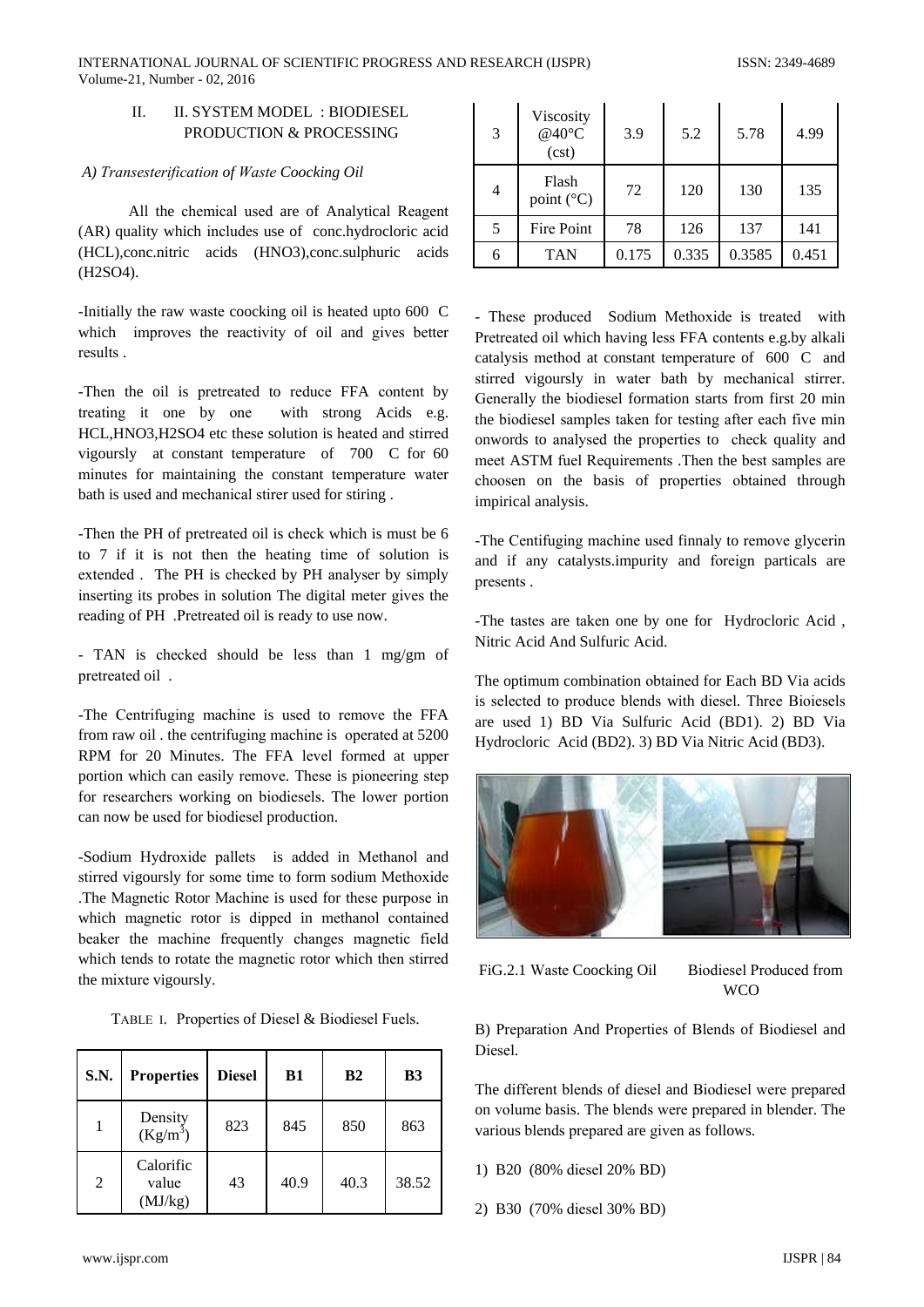3) B40 (60% diesel 40% BD)

The three Blends are prepared from each Acid Biodiesels. We have BD Via Sulfuric Acid (BD1), BD Via Hydrocloric Acid (BD2) & BD Via Nitric Acid (BD3). Total Nine Blends are Prepared.

C) Experimental fuels

The fuel Properties are as Follows

Table II. Properties of Blends of BD1, BD2 & BD3

| S<br>N                                 | <b>Blends</b>                       | <b>Density</b><br>$(Kg/m^3)$ | <b>Calorific</b><br>value<br>(MJ/kg) | Viscositv<br>@40°C<br>(cst) | Flash<br>point<br>(°C) |  |  |
|----------------------------------------|-------------------------------------|------------------------------|--------------------------------------|-----------------------------|------------------------|--|--|
|                                        | Blends of BD Via Sulfuric Acid (B1) |                              |                                      |                             |                        |  |  |
| 1                                      | <b>B20</b>                          | 825                          | 42.600                               | 4.16                        | 81                     |  |  |
| 2                                      | <b>B30</b>                          | 829                          | 42.380                               | 4.30                        | 86                     |  |  |
| 3                                      | <b>B40</b>                          | 833                          | 42.150                               | 4.45                        | 92                     |  |  |
| Blends of BD Via Hydrocloric Acid (B2) |                                     |                              |                                      |                             |                        |  |  |
| 4                                      | <b>B20</b>                          | 827                          | 42.500                               | 4.22                        | 83                     |  |  |
| 5                                      | <b>B30</b>                          | 832                          | 42.300                               | 4.35                        | 88                     |  |  |
| 6                                      | <b>B40</b>                          | 835                          | 41.150                               | 4.65                        | 96                     |  |  |
| Blends of BD Via Nitric Acid (B3)      |                                     |                              |                                      |                             |                        |  |  |
| 7                                      | <b>B20</b>                          | 831                          | 41.900                               | 4.12                        | 85                     |  |  |
| 8                                      | <b>B30</b>                          | 835                          | 41.656                               | 4.23                        | 91                     |  |  |
| 9                                      | <b>B40</b>                          | 840                          | 40.208                               | 4.60                        | 98                     |  |  |

## D) Experimental Set Up



Fig. 2.2. Data Acquisition System

"NIYO ENGINEER SOFTWARE Model :HMT07" is used to analyze the output data of the A/D Card .This Software has 16 channel in which each channel has specific function. Channel 11 indicates the fuel level with the help of fuel level sensor. The Load Indicator indicates the Load after Switching on Load switch. This Software can also indicates pressure crank-angle diagram that indicates the pressure variation at every crank angle. Hence the combustion parameters such as cylinder pressure, Peak pressure and crank angle is obtained. It gives directly the Brake power, Brake Thermal Efficiency, Brake Specific Fuel Consumption after calculation. It also indicates the Exhaust Gas Temperature in degree Celsius.

Testing was conducted at various loads starting from No Load up to rated Load. The engine was operated for 15 minutes at each load, to stabilize the Engine under new conditions. The tests were conducted at the rated engine speed. The engine was first fuelled with diesel oil, and the under steady state conditions, combustion parameters were recorded at various load, the engine was then fuelled with different biodiesel blends and the tests were performed.

## **Temperature measurement**

The Niyo Software indicates the direct Reading on output monitor. It is the temperature  $T_2$  indicated on monitor

# **Fuel measuring system**

The Niyo Software indicates the direct Reading on channel 11 of control panel Fuel measurement sensor is situated below the fuel tank. Which has function to measure Fuel Consumption by radiating laser beam on fuel. It supplies these data to DAS which indicates output on monitor.

## **Dynamometer**

To calculate load on the engine the rope brake dynamometer mounted on the shaft of the engine. The load indicates Control Panel of DAS. The load is applied by the switching on load switch on control panel . Water is used cool brake drum. To calculate the brake power of the engine the load is to be given to the engine.



Fig 2.3. Control Panel to apply Load on Dynamometer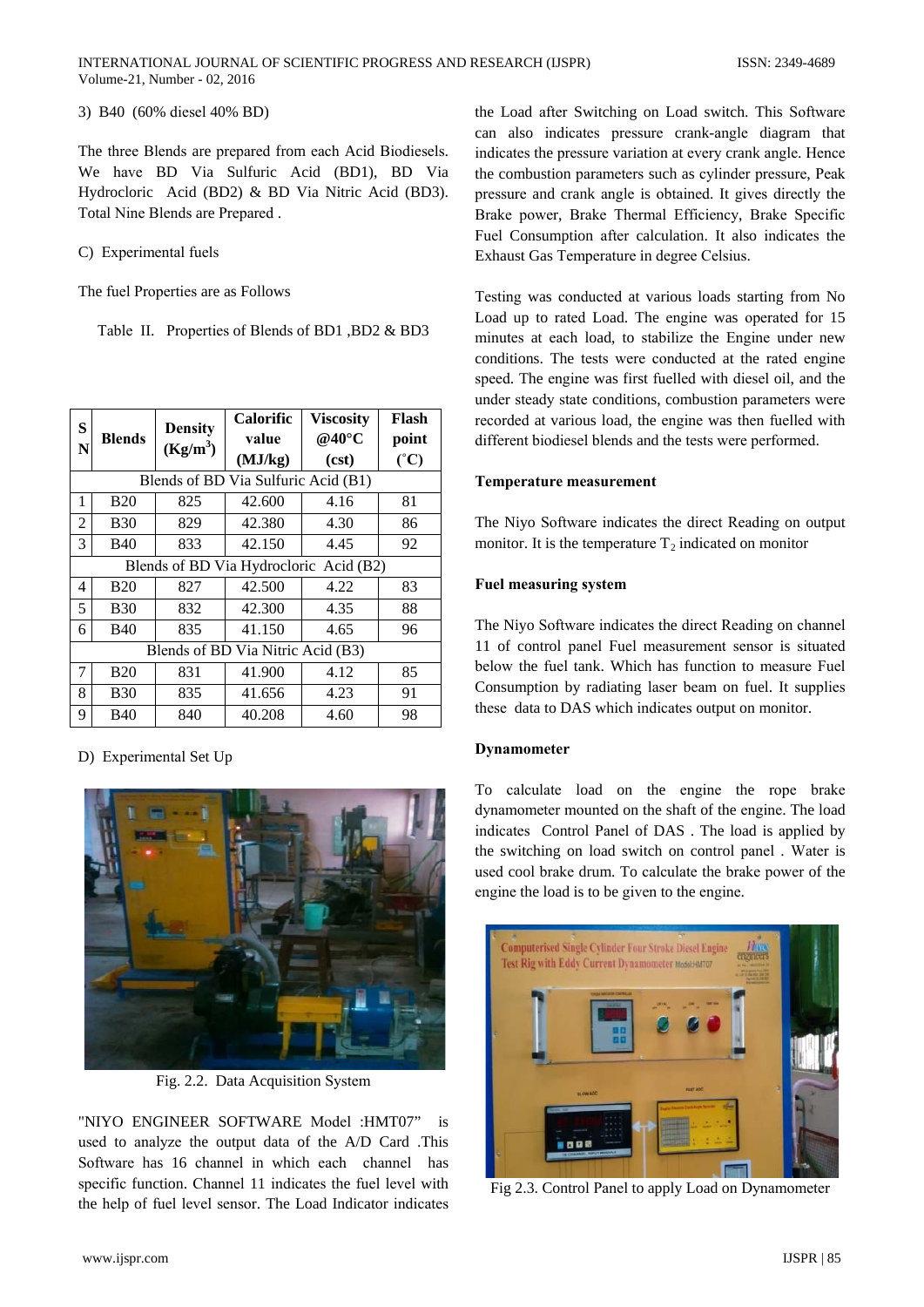# E) Experimental Procedure

1. The engine used for the study was single cylinder, fourstroke, water cooled, constant speed, direct injection diesel engine. Test will conduct using constant speed.

2. The engine was started by moving hand lever to output shaft of engine, at no load by pressing fuel supply valve to attain rated speed still the steady state condition was reached.

3. After attaining constant engine speed the load was applied by switching on the Load switch and increasing it gradually by pressing F-Key  $\& \uparrow$ -Key.

4. Open the water inlet valve and allow the water to flow through the brake drum to cool the brake drum while it is in operation.

5. All readings of fuel consumption, rpm, temperature of exhaust gas were taken From NIYO Software. The data for no load condition was includes brake power (kW) brake thermal efficiency (%) and brake specific fuel consumption (kg/kW-hr). load was increased gradually from no load to peak load condition. The engine was loaded gradually keeping the speed within the permissible range and the observations of different parameters were evaluated after attaining steady state by running up to 15 minutes for each observations.

6. The Pressure Crank Angle Diagram is obtained after each steady state. The pressure CAD is obtained & saved for each condition of full load.

7. Short term performance tests were carried out on the engine diesel to generate base line data and subsequently Biodiesel blends were used to evaluate its suitability as fuel. The load was varied within the interval of 0 kW to 3.35 kW. Eddy current dynamometer was used to load the engine. All the observed data for each load conditions were noted.

8. The same procedure was applied for each blends. The Pressure Theta variation is obtained for each blend.

# **III RESULTS & DISCUSSIONS**

# A) Brake Thermal Efficiency (%)

1) Brake thermal efficiency of Biodiesel Produced from WCO for B20 Blend.



The Figure  $(3.1)$  shows the variation of brake thermal efficiency with respect to brake power for blend B20. The increased in Brake power (BP) with reduction in Total Fuel Consumption (TFC) helps to increase the Brake Thermal Efficiency (BTE). The Brake Thermal Efficiency is almost equal for all the Biodiesel blends due to increase in ignition delay. At higher load condition BTE slightly increases due to longer ignition delay leads to rapid increase in premixed heat release rate that affect BTE favorably. It was seen that the BTE is higher for diesel and decreases significantly for Biodiesels BD1, BD2 and BD3 for blend B20. This is due to the lower Calorific value of Biodiesels with respect to the diesel. At higher Loads, The reduction in Max BTE of Biodiesels BD1, BD2 and BD3 with respect to diesel is by 2.25%, 2.80% & 3.25% Resp. According to literature review the difference of peak BTE between diesel and BD1 is nearly 2% which can be accepted. The performance of BD1 & BD2 is Similar but the result of BD1 is more pronounced and better than BD3. At lower and part load the BTE is Similar but at high load the BD1 takes peak than BD2. The BD1 has Higher Peak BTE than BD2 & BD3 by 1.72% & 2.33% resp.



2) Brake thermal efficiency of Biodiesel Produced from WCO for B30 Blend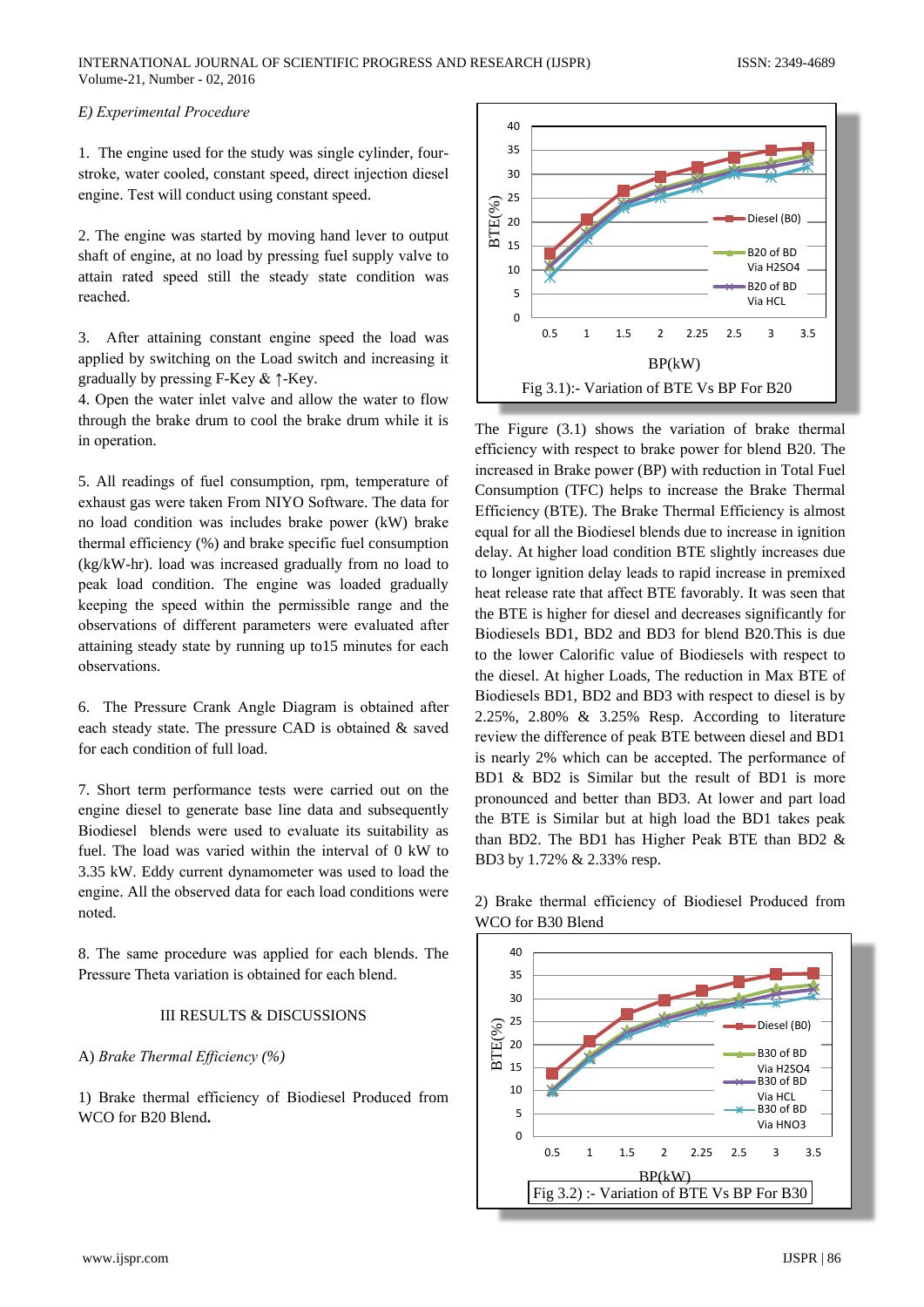The Figure (3.2) shows the variation of brake thermal efficiency with respect to brake power for blend B30. The increased in Brake power (BP) with reduction in Total Fuel Consumption (TFC) helps to increase the Brake Thermal Efficiency (BTE). It was seen that the BTE is higher for Diesel and decreases significantly for Biodiesels BD1, BD2 and BD3 for blend B30. At higher Loads, The reduction in Max BTE of Biodiesels BD1, BD2 and BD3 with respect to diesel is by  $4.52\%$ ,  $5.12\%$  &  $5.75\%$ . The performance of BD1 & BD2 is Similar but the result of BD1 is more pronounced and better than BD3. At lower and part load the BTE is Similar but at high load the BD1 takes peak than BD2. The BD1 has Higher Peak BTE than BD2 & BD3 by 1.81% & 2.47% resp.

3) Brake thermal efficiency of Biodiesel Produced from WCO for B40 Blend



The Figure (3.3) shows the variation of brake thermal efficiency with respect to brake power for blend B40. The increased in Brake power (BP) with reduction in Total Fuel Consumption (TFC) helps to increase the Brake Thermal Efficiency (BTE). It was seen that the BTE is higher for Diesel and decreases significantly for Biodiesels BD1, BD2 and BD3 for blend B40. At higher Loads, The reduction in Max BTE of Biodiesels BD1, BD2 and BD3 with respect to diesel is by 5.10 %, 5.89 % & 6.40 %. The performance of BD1 & BD2 is Similar but the result of BD1 is more pronounced and better than BD3. At lower and part load the BTE is Similar but at high load the BD1 takes peak than BD2. The BD1 has Higher Peak BTE than BD2 & BD3 by 1.90 % & 2.66 % resp.

The inflated in Brake power (BP) with reduction in Total Fuel Consumption (TFC) helps to increase the Brake Thermal efficiency (BTE). The Brake Thermal efficiency is nearly equal for all the Biodiesel blends attributable to increase in ignition delay.. The BTE is higher for Diesel and reduces considerably with increase in mixing propertion. From Fig  $(3)$ , Fig  $(4)$  & Fig  $(5)$  shows that the performance of BD1  $\&$  BD2 is nearly similar however the results of BD1 is a lot of pronounced and higher than BD3 . At lower and half load the BTE is similar however at high load the BD1 takes peak than BD2. At higher load condition BTE slightly will increase attributable to longer ignition delay ends up in fast increase in premixed heat rate that have an effect on BTE favorably

# Comparison of BTE

# 1) Brake Thermal efficiency

Graph shows the variation of brake thermal efficiency with respect to brake power of different blends. It was seen that BTE of diesel is higher than biodiesels for each blend. The increased in Brake power (BP) with reduction in Total Fuel Consumption (TFC) helps to increase the Brake Thermal Efficiency (BTE). The Brake Thermal Efficiency is almost equal for all the Biodiesel blends due to increase in ignition delay. At higher load condition BTE slightly increases due to longer ignition delay leads to rapid increase in premixed heat release rate that affect BTE favorably.



Fig.3.4 **BTE Graph Plot for Various Blends** 

For blend B20 it was seen that the BTE is higher for diesel and decreases significantly for Biodiesels BD1, BD2 and BD3 for blend B20. This is due to the lower Calorific value of Biodiesels with respect to the diesel. At higher Loads, The reduction in Max BTE of Biodiesels BD1, BD2 and BD3 with respect to diesel is by 2.25%, 2.80% & 3.25% Resp. The BTE of blend B20 is closer to that diesel. According to literature review the difference of peak BTE between diesel and BD1 is nearly 2% which can be accepted. The performance of BD1 & BD2 is Similar but the result of BD1 is more pronounced and better than BD3. At lower and part load the BTE is Similar but at high load the BD1 takes peak than BD2. The BD1 has Higher Peak BTE than BD2 & BD3 by 1.72% & 2.33% resp.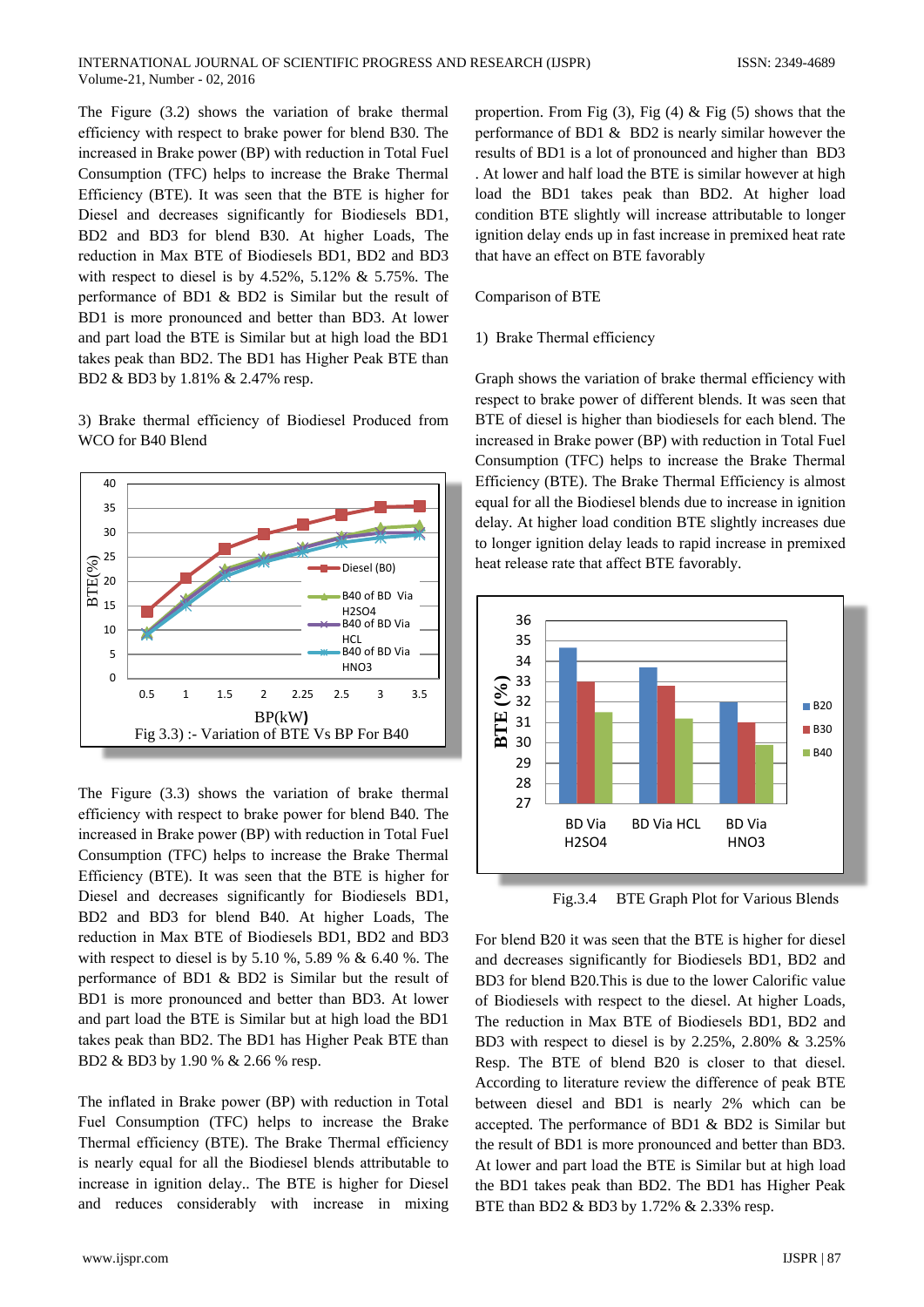For the blend B30 it was seen that the BTE is higher for Diesel and decreases significantly for Biodiesels BD1, BD2 and BD3 for blend B30. At higher Loads, The reduction in Max BTE of Biodiesels BD1, BD2 and BD3 with respect to diesel is by 4.52 %, 5.12 % & 5.75 %. The performance of BD1 & BD2 is Similar but the result of BD1 is more pronounced and better than BD3. At lower and part load the BTE is Similar but at high load the BD1 takes peak than BD2. The BD1 has Higher Peak BTE than BD2 & BD3 by 1.81% & 2.47% resp.

It was seen that the BTE is higher for Diesel and decreases significantly for Biodiesels BD1, BD2 and BD3 for blend B40. At higher Loads, The reduction in Max BTE of Biodiesels BD1, BD2 and BD3 with respect to diesel is by 5.10 %, 5.89 % & 6.40 %. The performance of BD1 & BD2 is Similar but the result of BD1 is more pronounced and better than BD3. At lower and part load the BTE is Similar but at high load the BD1 takes peak than BD2. The BD1 has Higher Peak BTE than BD2 & BD3 by 1.90 % & 2.66 % resp.

# Comparison of BTE for blends B20, B30 & B40

The decrease in brake thermal efficiency of biodiesel BD1 with respect to diesel for blends B20, B30 & B40 was found to be 2.25 %, 4.52 % & 5.10 % resp.

The decrease in brake thermal efficiency of biodiesel BD2 with respect to diesel for blends B20, B30 & B40 was found to be 2.80 %, 5.12 % & 5.89 % resp.

The decrease in brake thermal efficiency of biodiesel BD3 with respect to diesel for blends B20, B30 & B40 was found to be 3.25 %, 5.79 % & 6.40 % resp.



Fig.3.5 Variation of Smoke Opacity with respect to Brake Power

Smoke intensity with diesel fuel was higher than biodiesel. Smoke is formed due to incomplete combustion of fuel. This is because of oxygen content in fuels. Oxygen content of biodiesel is higher than diesel. Smoke emission observed lower with biodiesel BD2 and BD1. Improved and complete combustion could be the reason for obtaining lower smoke emission values with biodiesel BD1 and BD2. Smoke emission was slightly lower at all part load but gives more difference at peak load. Smoke emission with BD1 and BD2 gives lower value smoke and it was lower by 33.33 %  $\&$  37.25 % with respect to diesel. Smoke emission of BD3 is lower with respect to diesel by only 17%

# Comparison of Smoke Opacity (%)

Smoke intensity with diesel fuel was higher than biodiesel. Smoke is formed due to incomplete combustion of fuel. This is because of oxygen content in fuels. Oxygen content of biodiesel is higher than diesel. Smoke emission observed lower with biodiesel BD2 and BD1. Improved and complete combustion could be the reason for obtaining lower smoke emission values with biodiesel BD1 and BD2. Smoke emission was slightly lower at all part load but gives more difference at peak load. Smoke emission with BD1 and BD2 gives lower value smoke and it was lower by 33.33 %  $\&$  37.25 % with respect to diesel. Smoke emission of BD3 is lower with respect to diesel by only 17%.



Fig.3.6 Smoke (%) Graph Plant for various Blend

C) Variation of Peak pressure Vs CAD for various Blends

The pressure crank angle variation clearly showing the different phases of combustion.

- 1. Ignition Delay.
- 2. Period of uncontrolled Combustion.
- 3. Period of controlled Combustion.
- 4. After Burning.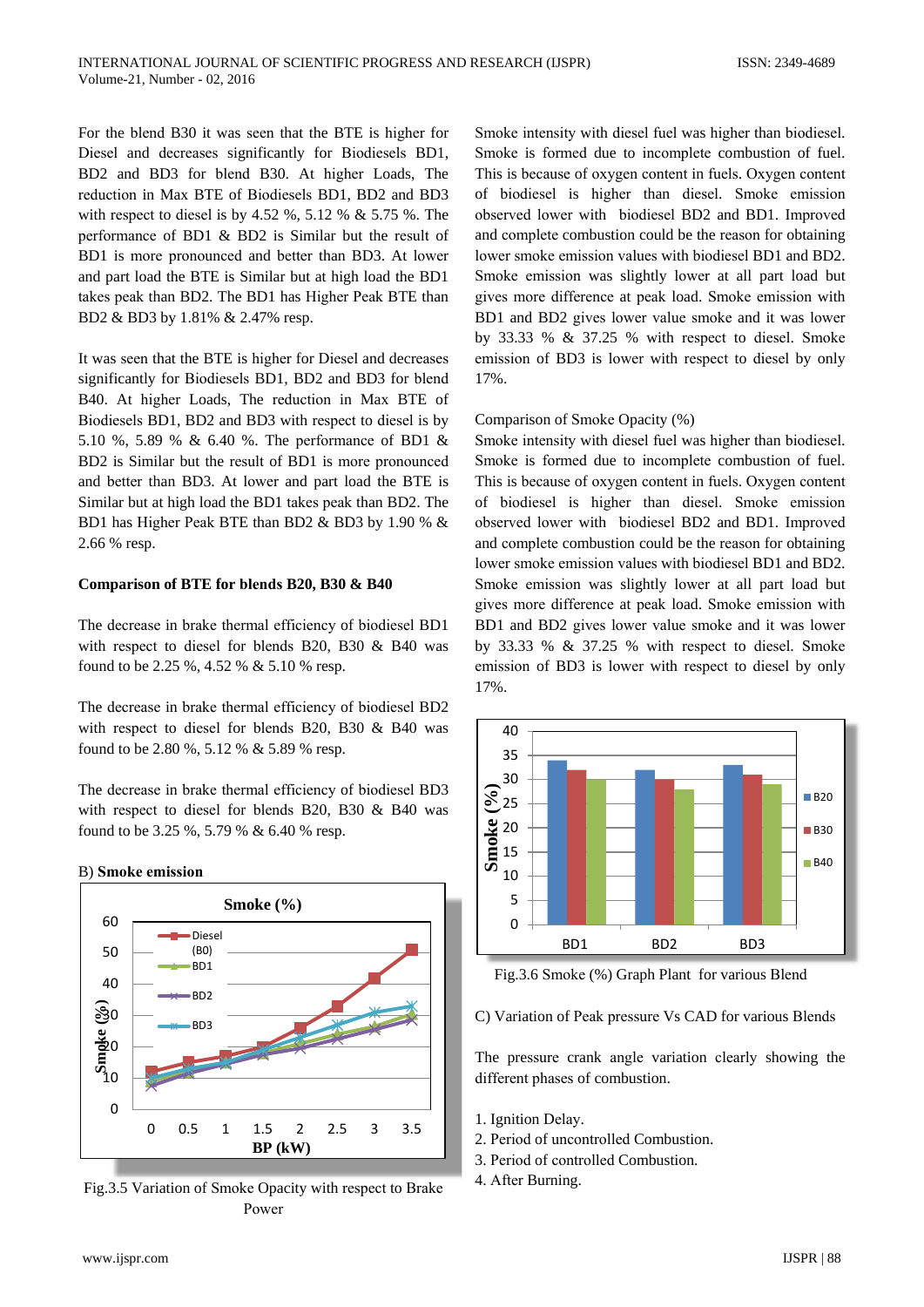The pressure Vs crank angle variation is recorded for various blends of biodiesels. The Max Pressure obtained for the Biodiesel produced via sulfuric acid is highest than the Biodiesel produced via hydrochloric acid and Biodiesel produced via nitric acid at high load.

above discussion it is clear that the Biodiesel BD1 and BD2 has higher fuel Potency compared to the biodiesel B<sub>D</sub>3

2) Variation of Peak Pressure Vs CAD for Blends B40



Graph 4 Variation of Pressure-Theta for B40 for BD via **H2SO4** 

It is conclude from the figures that for the blend of B40 peak pressure for BD1 (Biodiesel via H2SO4), BD2 (Biodiesel via HCL) & BD3 (Biodiesel via HNO3) was found to be 58 bar, 52 bar and 49 bar at higher load.



Graph 5 Variation of Pressure-Theta for B40 For BD Via HCL.



Graph 6 Variation of Pressure-Theta for B40 for BD via HNO<sub>3</sub>

1) Variation of Peak Pressure Vs CAD for Various Blends



Graph 1 Variation of Peak pressure Vs CAD of B20 for BD via H2SO4



Graph 2 Variation of Peak pressure Vs CAD of B20 for **BD** via HCL



Graph 3 Variation of Peak pressure Vs CAD of B20 for BD via HNO3

From the figures it was seen that for the blend of B20 peak pressure for BD1 (Biodiesel via H2SO4), BD2 (Biodiesel via HCL) & BD3 (Biodiesel via HNO3) was found to be 63 bar, 60 bar and 57 bar at higher load. The max peak pressure is essential which indicates proper combustion of fuel, burning of fuel and fuel potency for application. From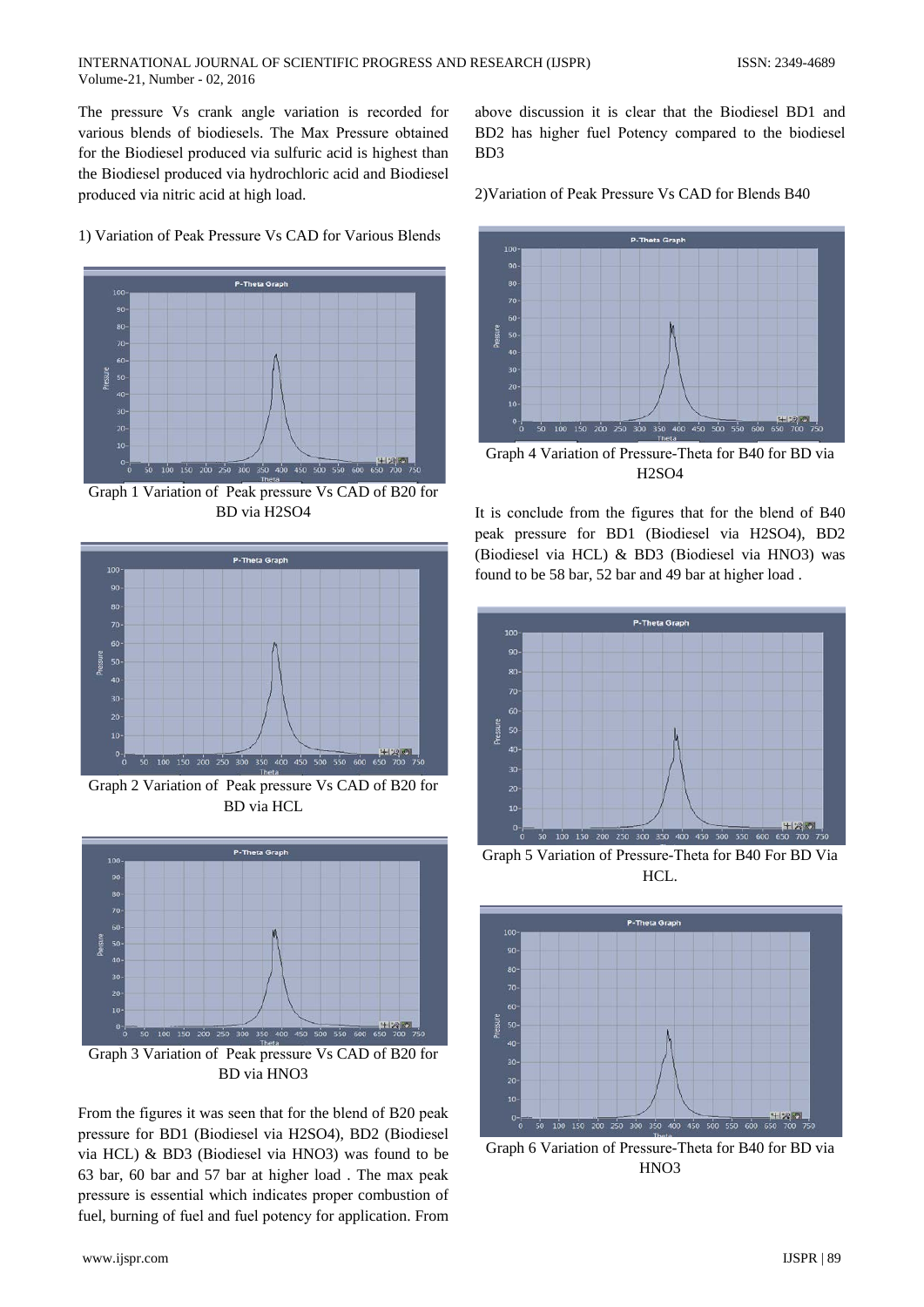The max peak pressure is essential which indicates proper combustion of fuel, burning of fuel and fuel potency for application. From above discussion it is clear that the Biodiesel BD1 and BD2 has higher fuel Potency compared to the biodiesel BD3.

# **IV. CONCLUSIONS**

- 1) The Variation of Pressure with Respect to Crank Angle Shows Max Pressure for BD via Sulfuric than Hydrochloric and Nitric acids at high load.
- 2) The Max Pressure obtained for the Biodiesel produced via sulfuric acid is highest than the Biodiesel produced via hydrochloric acid and Biodiesel produced via nitric acid.
- 3) The engine performance of engine decreases with increase in concentration of biodiesel.
- 4) The brake Thermal Efficiency of Blends BD-1 and BD-2 is higher than BD-3. At lower load and Part load the performance of blend BD-1 and BD-2 is similar but at max load BTE performance of BD-1 is more pronounced.
- 5) The Brake Specific Fuel Consumption of Blends BD-1 and BD-2 is lowest than BD-3. At Lower Load and Part Load the Performance of Blends BD1 & BD2 is similar but at max load BSFC Performance of BD1 is more Pronounced than BD2.
- 6) The decrease in peak brake thermal efficiency of biodiesel BD1 with respect to diesel for blends B20, B30 & B40 found to be 2.25 %, 4.52 % & 5.10 % resp. Therefore the blend B20 is having acceptable difference of BTE with diesel compared to other blends so it should be utilize in IC engine.
- 7) Smoke emission with BD1 and BD2 gives lower value of smoke and it was lower by 33.33 % & 35.25 % with respect to diesel. Smoke emission of BD3 is lower with respect to diesel by only 17%. Therefore the Biodiesel BD1 and BD2 are less harmful to environment than petro-diesel

#### V. REFERENCES

- [1] Schuchardt U, Ricardo Sercheli R, Vargas RM. Transesterification of vegetable oils: a review. J Braz Chem Soc 1998;9:199-210.
- [2] Zhang Y, Dub MA, McLean DD, Kates M. Biodiesel production from waste cooking oil: 2. economic assessment sensitivityanalysis. Biores Technol 2003;90:229-40. and
- $[3]$ ryglewicz S. Rapeseed oil methyl esters preparation using heterogeneous catalysts. Biores Technol 1999;70:249-53.
- Furuta S. Matsuhashi H. Arata K. Biodiesel fuel production  $[4]$ with solid superacid catalysis in fixed bed reactor under atmospheric pressure. Catal Commun 2004;5:721-3.
- Hama S, Yamaji H, Kaieda M, Oda M, Kondo A, Fukuda  $\lceil 5 \rceil$ H. Effect of fatty acid membrane composition on wholecell biocatalysts for biodiesel-fuel production. Biochem Eng J 2004;21:155-60.
- Oda M, Kaieda M, Hama S, Yamaji H, Kondo A, Izumoto  $[6]$ E, et al. Facilitatory effect of immobilized lipase-producing Rhizopus oryzae cells on acyl migration in biodiesel-fuel production. Biochem Eng J 2004;23:45-51.
- Shieh C-J,Liao H-F, LeeC-C.Optimization of lipase- $[7]$ catalyzed biodiesel by response surface methodology.Biores Technol 2003;88:103-6.
- Noureddini H, Gao X, Philkana RS. Immobilized  $[8]$ pseudomonas cepacia lipase for biodiesel fuel production from sovbean oil. Biores Technol 2005:96:769-77.
- $[9]$ Demirbas A. Biodiesel fuels from vegetable oils via catalytic and noncatalytic supercritical alcohol transesterifications and other methods: a survey. Energy Convers Manage 2003;44:2093-109.
- [10] Demirbas A. Biodiesel from vegetable oils via transesterification in supercritical methanol. Energy Convers Manage 2002;43:2349-56.
- [11] Noureddini H. Gao X. Philkana RS. Immobilized pseudomonas cepacia lipase for biodiesel fuel production from soybean oil. Biores Technol 2005;96:769-77.
- [12] Barnwal BK, Sharma MP. Prospects of Biodiesel production from vegetable oils in India. Renew Sust Energy Rev 2005;9(4):363-78.
- [13] Srivastava A, Prasad R. Triglycerides-based diesel fuels. Renew Sust Energy Rev 2000;4:111-33.
- [14] Ma F. Hanna MA. Biodiesel production: a review. Bioresource Technology 1999:70:1-15
- [15] Ma F, Hanna MA. Biodiesel production: a review. Bioresource Technol 1999;70:1-15.
- [16] Fukuda H, Kondo A, Noda H. Biodiesel fuel production by transesterification of oils. J Biosci 2001;92(5):405-16.
- [17] Barnwal BK, Sharma MP. Prospects of Biodiesel production from vegetable oils in India. Renew Sust Energy Rev 2005;9(4):363-78.
- [18] Zhang Y, Dube' MA, McLean DD, Kates M, Biodiesel production from waste cooking oil: 1. Process design and